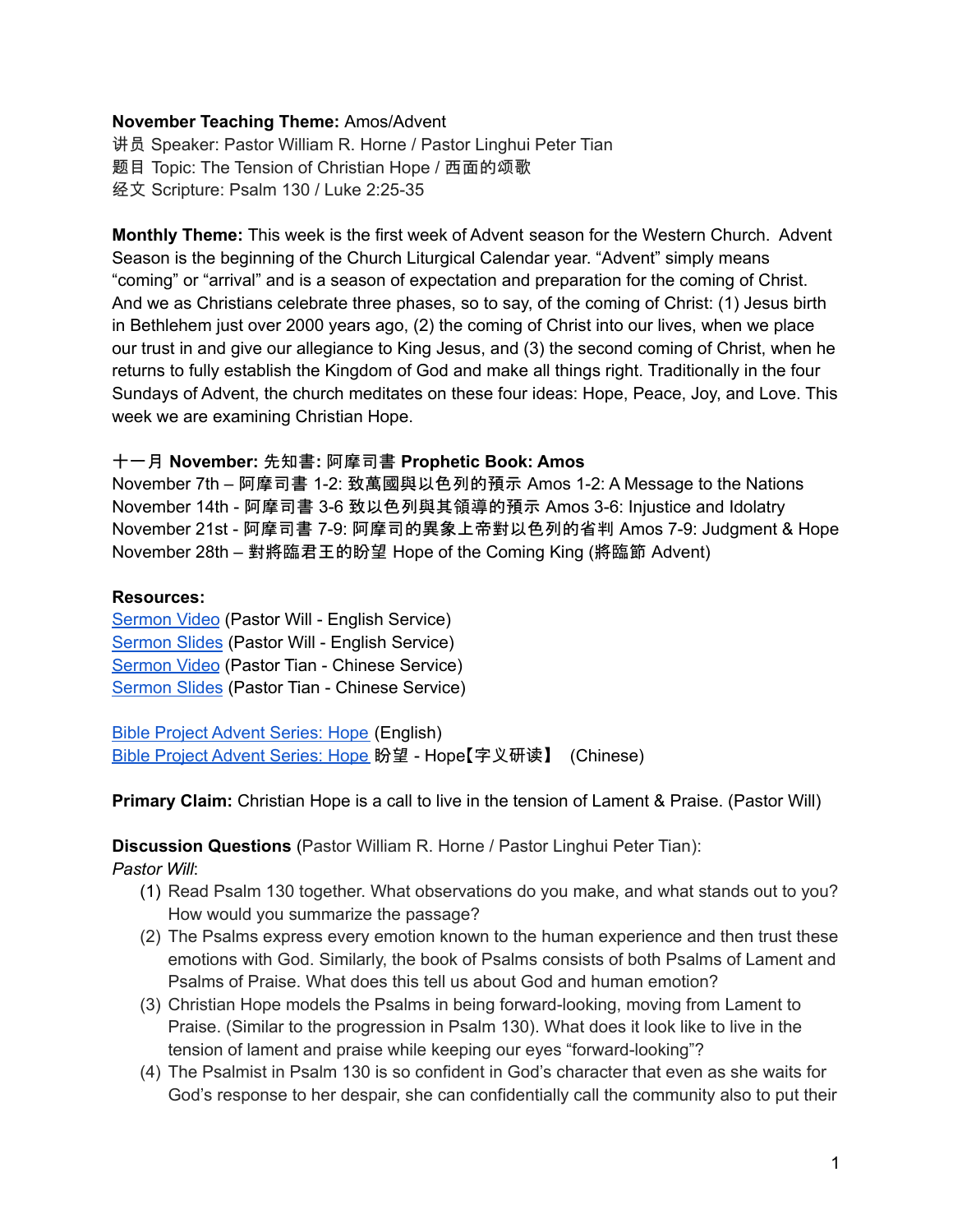hope in God. Why can we confidently put our hope and wait on God? What keeps us from putting our hope confidently in God?

# *Pastor Tian*:

- (1) Read Luke 2:25-35 together. What observations do you make, and what stands out to you? How would you summarize the passage?
- (2) 在当时耶路撒冷有许多人,为什么圣灵单单将祂的启示告诉西面?There were many people in Jerusalem at that time. Why did the Holy Spirit only tell Simeon his revelation?
- (3) 在生活上,西面与同时代的人有哪些不同?这对今天的我们有哪些提醒和帮助?In life, what is the difference between Simeon and his contemporaries? What reminders and help does this have for us today?
- (4) 在西面的时代持守对主耶稣基督(弥赛亚)降生的盼望,是否容易?在等候的过程之中, 西面是如何做的?从中你学到了什么? Is it easy to hold on to the hope of the birth of the Lord Jesus Christ (Messiah) in the age of Simeon? While waiting, how did Simeon do? What have you learned from it?

# **Important Notes** (Pastor William R. Horne)**:**

### Notes on Hope: **The Key to Christian Hope is being rooted in God himself.** *Watch the Bible Project Video.*

Notes on Psalms: The book of Psalms consists of 150 Hebrew Poems. Many different authors wrote these poems over a long span of history. At some point after Israel's exile to Babylon, these poems were collected together and purposely arranged to communicate a message inviting us into God's grand story through poetry and prayer. Some of these Psalms were sung by a temple choir, but it is far more than a hymnbook but more of a prayer book. The book of Psalms teaches us how to pray and acts as a mirror to our soul.

One of the features you will notice as you read through the 150 Psalms is, though some of these Psalms were written in response to specific historical events - they are most often composed in the first person, inviting the reader to become the "I" of the psalm. As a result, the Psalms express emotions for the reader they may not even know they felt. As Dr. Tremper Longman so beautifully puts it, "One looks into a physical mirror to see how one is doing on the outside; when one reads a psalm like a mirror, identifying with the psalmist, then one discovers how one is doing on the inside."

The Book of Psalms is divided into 5 Larger Sections (Book 1, Book 2, …), all ending with "May the LORD God of Israel be Blessed Forever, Amen and Amen." Psalms 1 & 2 act as an Introduction giving us the key themes and backdrop for the Psalms. The book's background is the long-awaited hope for the Messianic King to arrive and establish the Kingdom of God. Through this Messianic King, we are empowered to live a transformed life as the Torah called us to live. Psalm 146-150 acts as a Conclusion with five Psalms of Praise. Each poem begins and ends with the well-known Hebrew word "Hallelu-Yah," a command to give the highest praise to "Yah," which is the shortened form of Yahweh. Overall, the Psalms can be divided into two large categories of Psalms: "Psalms of Lament" and "Psalms of Praise."

# Notes on Q1: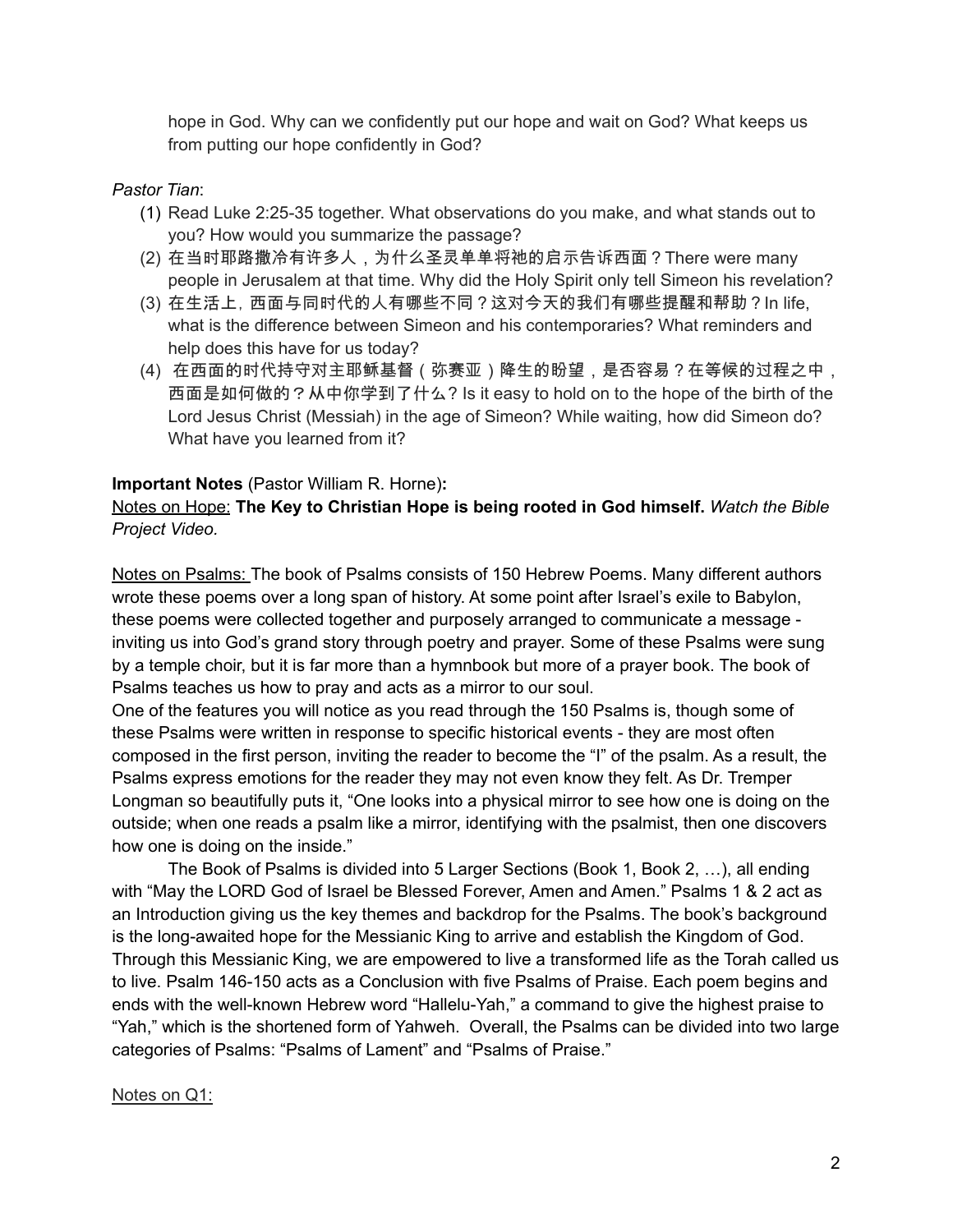You can outline Psalm 130 in this way:

A. "Out of the Depths" (V. 1-2)

- The Psalmist starts in a place of lament "Out of the depths." At this point, we do not know the specific nature of the Psalmist lament, but he is coming to God from a place of anguish. The Hebrew word translated "depths" is most often connected with the waters or sea, which was figuratively used in Hebrew to symbolize chaos and destruction. The Psalmist is drowning, engulfed in a deathlike situation - crying out from "the depths." What is evident in these first two verses is that in these places of lament and chaos, self-help tactics are of no good. **Instead, the Psalmist recognizes God is the only one who can give answers to her pain.** Notice, the first person use of "I" in the Psalm invites us as readers to use the Psalm to express our emotions.
- B. "A Forgiving God" (V. 3-4)
	- Now, we find out the nature of the Psalmist lament in this case, it is the quilt of sin. Amid the guilt and potential consequences of this sin, the Psalmist appeals to God's record of granting forgiveness throughout history. In lament, the Psalmist can take great comfort in God's character. God is a forgiving God, slow to anger, and abounding in loyal love. The Psalmist goes so far as to say, if God did remember and keep a record of our sin, none of us could survive. Thus, our very existence is a testament to God's unending grace and willingness to forgive. This also clarifies that the character of God giving humanity unmerited grace and pardon is not simply a New Testament idea, but this is who God has always been. **God's grace transcends human sinfulness.** Forgiveness, according to the Psalmist, leads to or brings about "reverence" for the Lord.
- C. "Waiting on the God of Loyal Love" (V. 5-6)
	- This portion of the Psalm perhaps captures the posture of Christian hope most profoundly. Though the Psalmist is currently in despair and has yet to taste the fullness of God's forgiveness - she eagerly waits and longs for God's response. Like the night watchman waits and looks for the rising of the sun, the Psalmist waits for God's answer, knowing it will come just as the sun rises every morning. **As you can see, Christian hope is not "positive thinking" or "optimism," but it is clinging to a person and a promise that will not fail.** The sun will rise in the morning. Darkness will give way to light. And God will not fail to be God - the loving, forgiving God who will one day make all things right. The night may seem endless, but morning is certain and its time is determined. Joy comes in the morning. Wait on the Lord.
- D. "Hope in the God of Redemption" (V. 7-8)
	- The Psalmist, now moved by her hope amid lament, leads her to address the whole community of God's people. The Psalmist hope is so assured in who God is that the psalm presupposes the awaited response from God did come - and from this place, the Psalmist can call Israel, the community of God's people, also to put their hope in the Lord. The Psalmist again roots this hope in God's very character. **"With the Lord is unfailing love"** - here is the crucial Hebrew word we have previously talked about *Hesed* - which we translation God's "loyal love," his "steadfast love," his "loving faithfulness." God's loyal love will grant us deliverance and reverse the suffering of God's people. He will forgive us from sin and empower us to live a transformed life. **"With him is full redemption."** - here, the Psalmist is taking us far beyond their situation to the